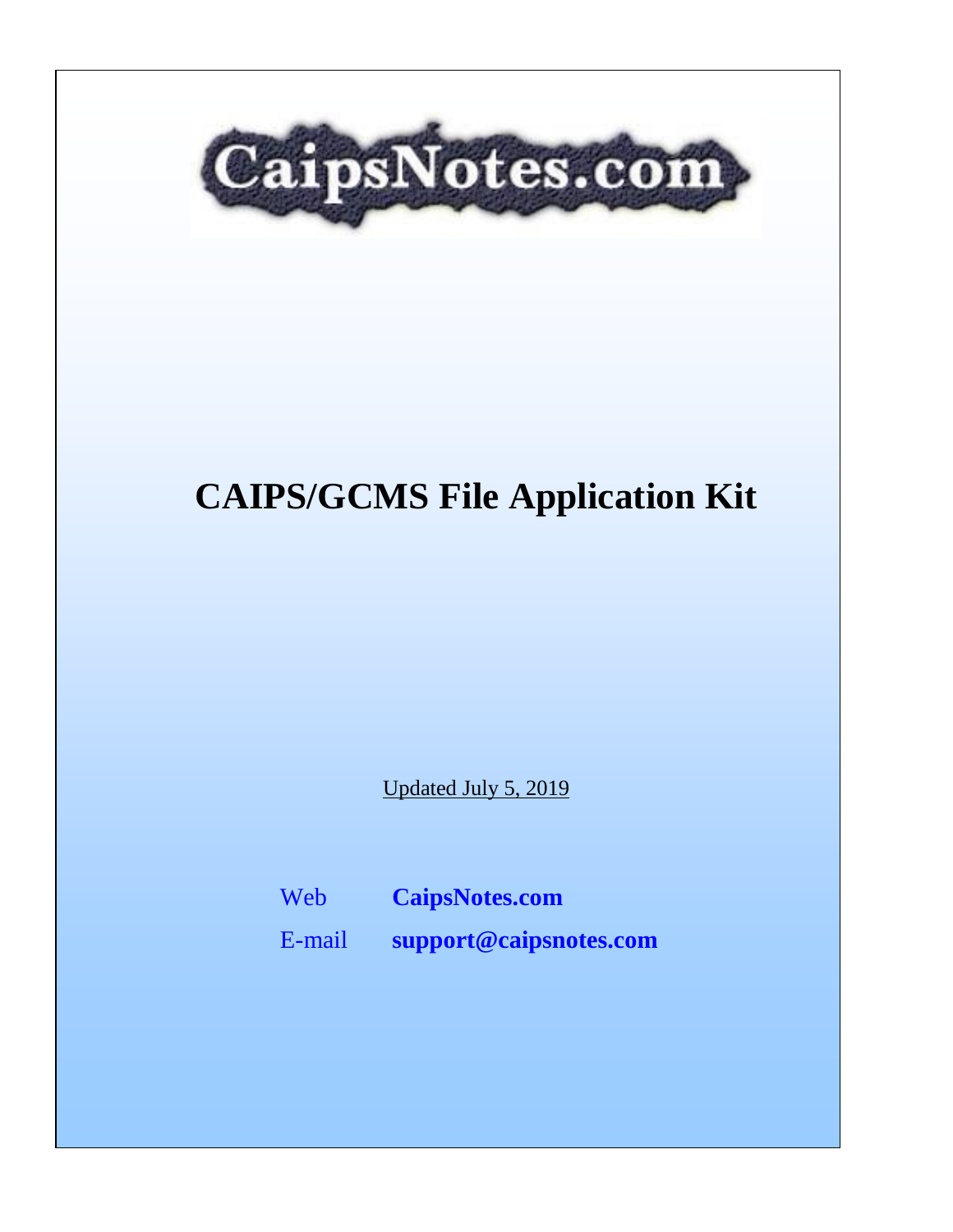

## **Thank you!**

Thank you for requesting this application kit from CaipsNotes.com

CAIPS Notes Services founded in 2002 is a service for those who applied for a Canadian visa (Immigration, Student, Visitor or Work visa).

This service allows applicants to obtain information contained in their visa file. This visa file is often referred to as CAIPS and/or GCMS. It is the most comprehensive and up-to-date information that can be legally obtained from Citizenship and Immigration Canada (CIC).

A hands-on team ensures a prompt, interactive and trustworthy service beside assistance in understanding CAIPS/GCMS procedures and processes, which prior to the launch of CaipsNotes.com was too scant.

CAIPS Notes Services ascribe their outstanding success to providing an honest, transparent and an affordable service which is user friendly and reliable.

In this kit you will find information on the following;

- Where to send the forms and our contact information
- Application form
- Payment instructions
- Consent form (Authorization to Disclose Personal Information)

Should you have any questions or concerns about our service please feel free to contact us and we will be only too pleased to address them.

Sincerely,

The Team at CAIPS Notes Services CaipsNotes.com and GcmsNotes.com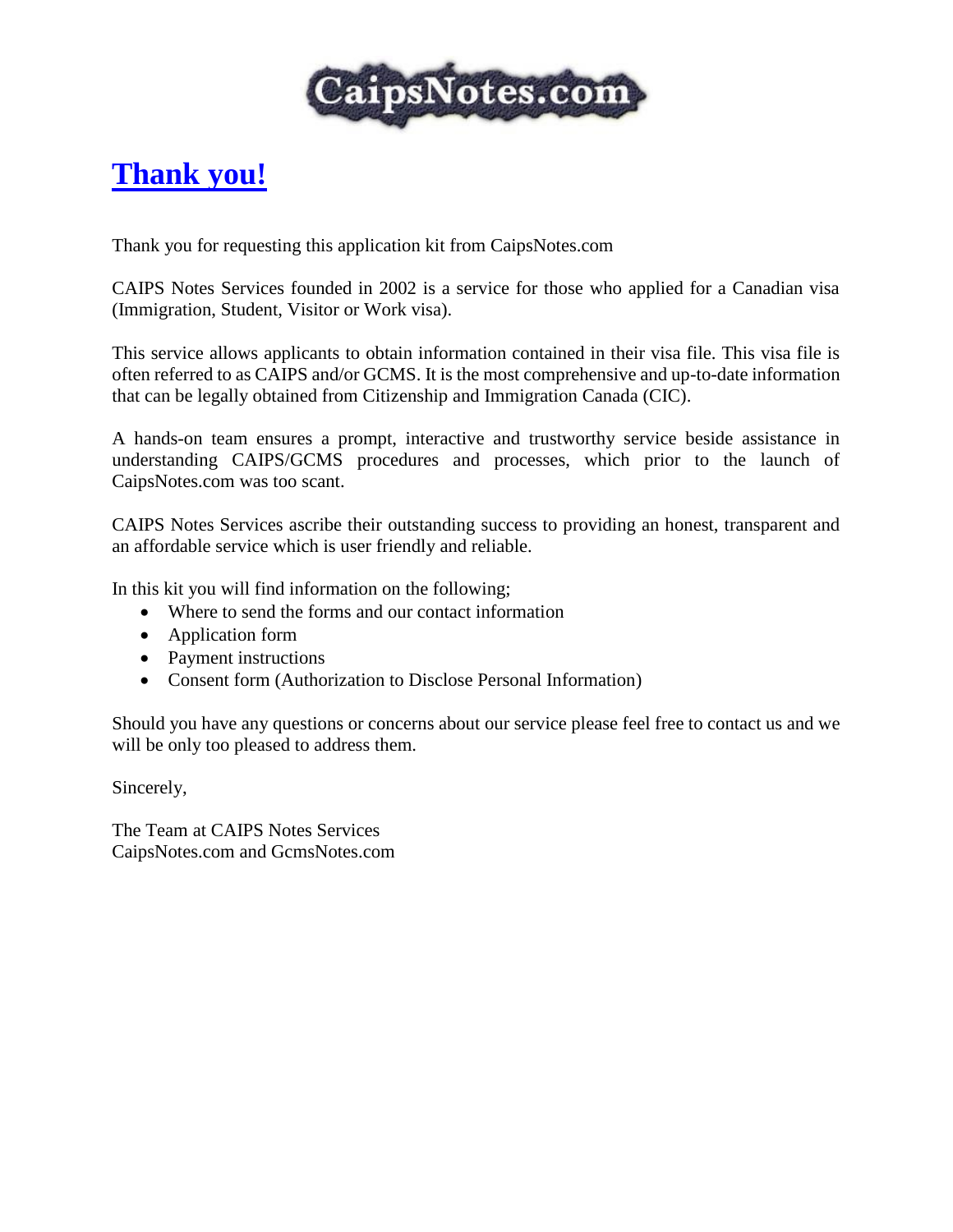

## **Where to send the forms**

**E-mail** (scan) support@caipsnotes.com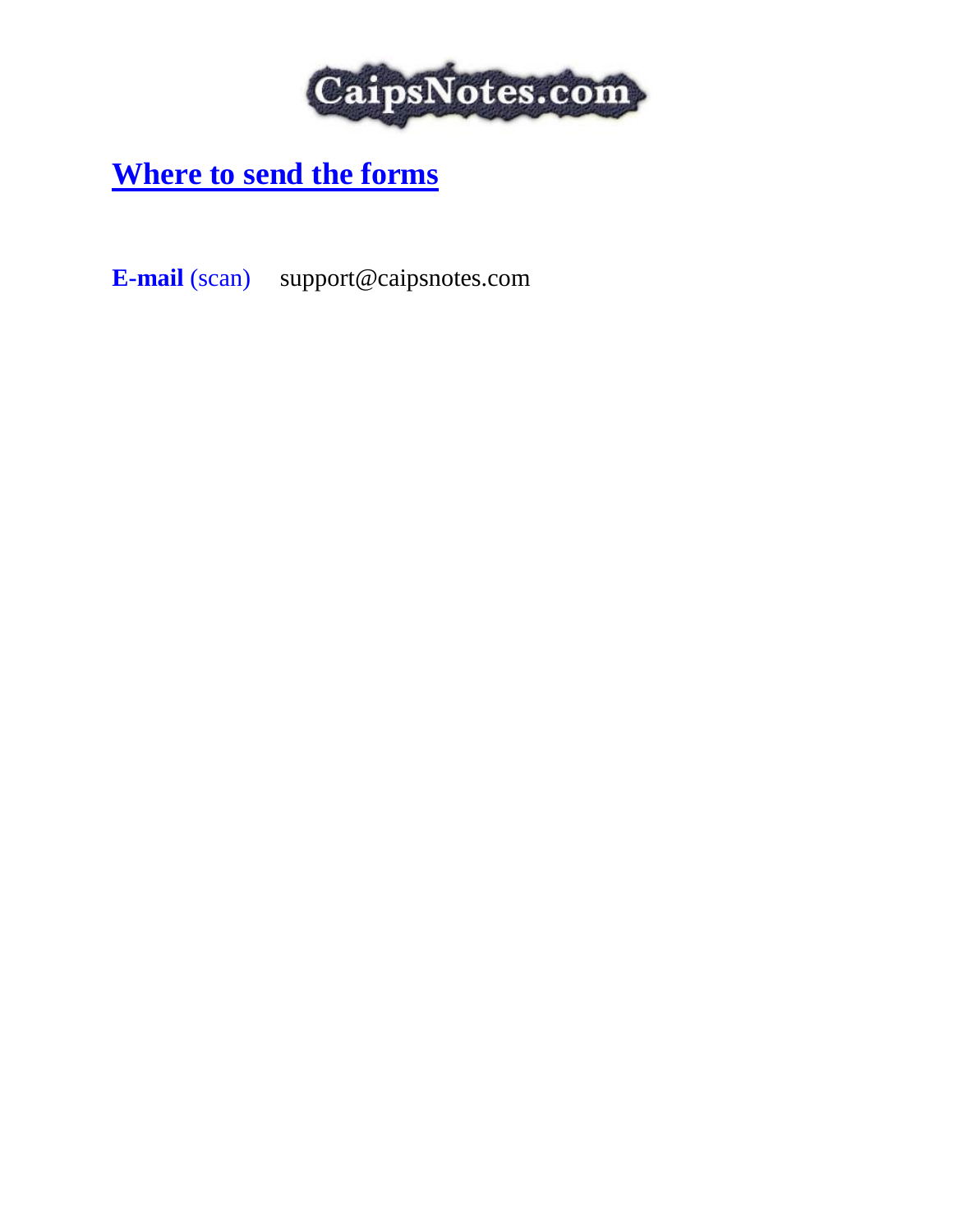

## **Step 1: Application Details**

### **This step can also be completed online at http://caipsnotes.com/Order.shtml**

**CAIPS/GCMS Notes Application Form** (Details of the Principal Applicant)

For help completing this information please go to **http://caipsnotes.com/Order\_Help.html**

| <b>First Name/ Given Name</b>      |                  |                    |      |                |              |
|------------------------------------|------------------|--------------------|------|----------------|--------------|
| <b>Middle Name</b>                 |                  |                    |      |                |              |
| <b>Last Name/Family Name</b>       |                  |                    |      |                |              |
|                                    |                  |                    |      |                |              |
| <b>Visa Processing Office</b>      |                  |                    |      |                |              |
| <b>Visa Type</b>                   | $\Box$ Visitor   | $\Box$ Student     | ப    | Immigration    | $\Box$ Other |
| <b>File Number</b>                 |                  |                    |      |                |              |
| Date of Birth (month/dd/yyyy)      | Month            |                    | Date |                | Year         |
|                                    |                  |                    |      |                |              |
| <b>Primary E-mail</b>              |                  |                    |      |                |              |
| <b>Alternate E-mail</b>            |                  |                    |      |                |              |
| <b>Payment Method</b> (select one) | PayPal<br>$\Box$ | $\Box$ Credit Card |      | $\Box$ Bitcoin |              |
| <b>Additional Notes</b>            |                  |                    |      |                |              |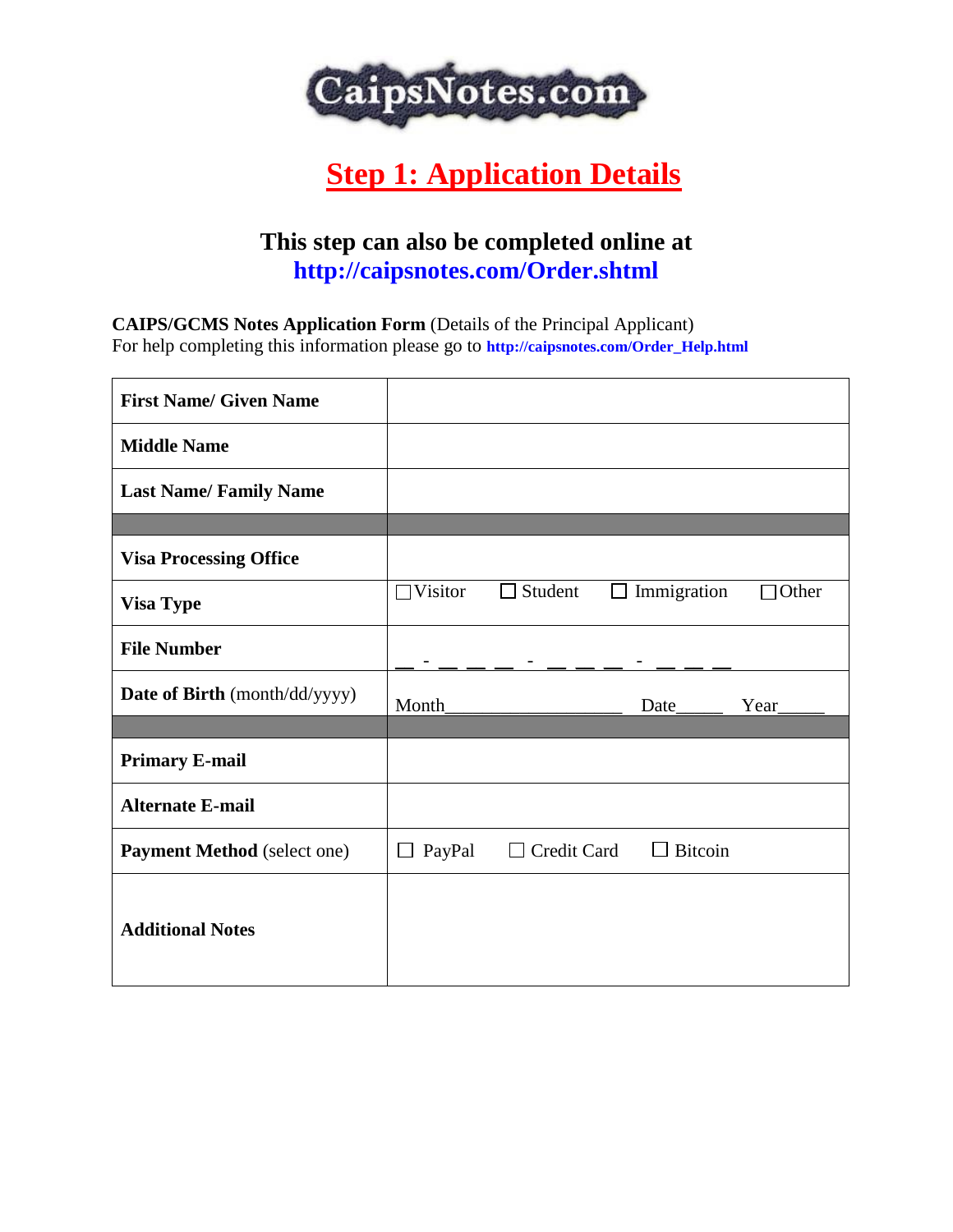

## **Step 2: Payment**

**This step can be completed online at http://caipsnotes.com/Payment.shtml**

Payment Options